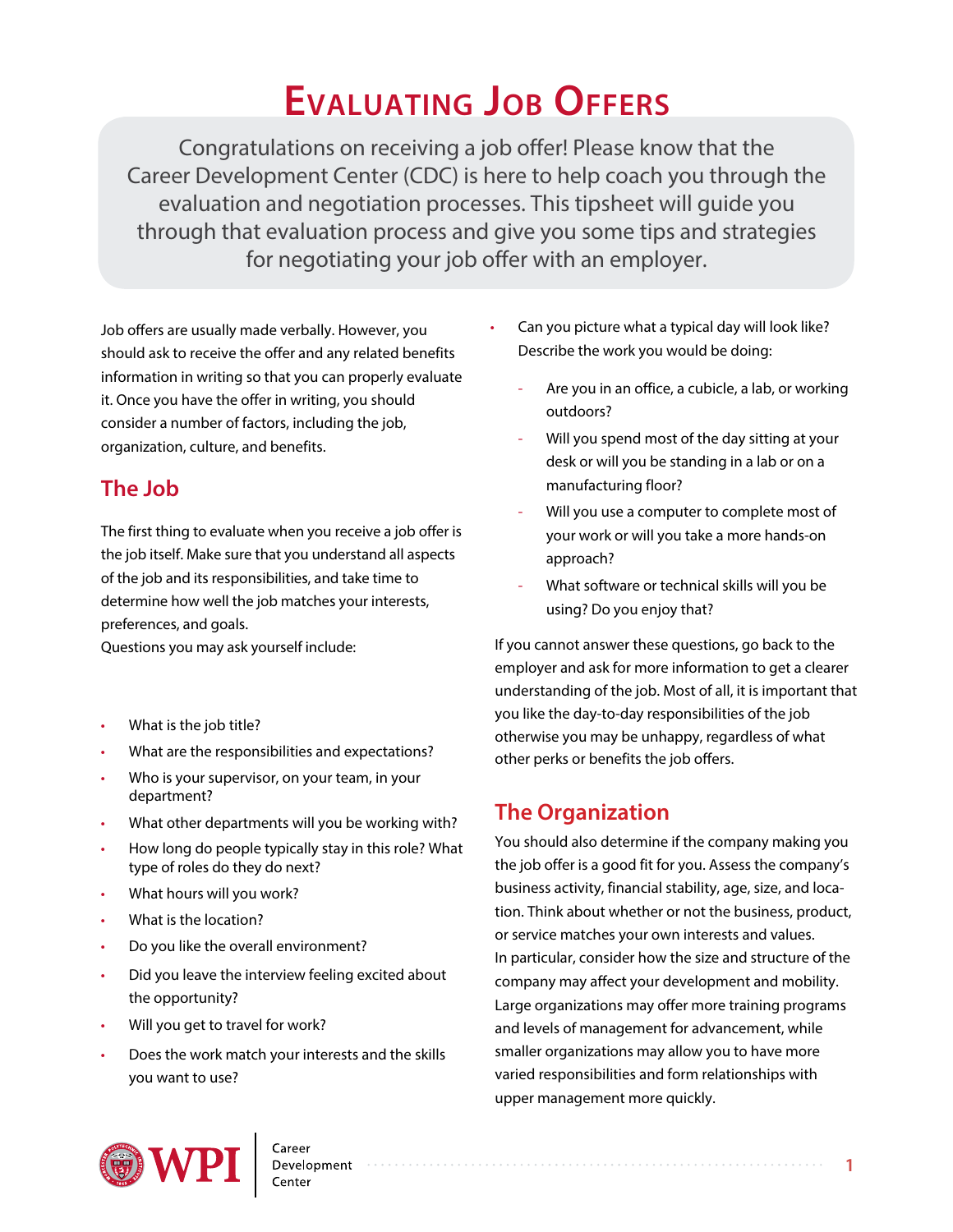#### **EVALUATING JOB OFFERS**

More established companies may offer stability, while developing companies come with some uncertainty but also the thrill of helping to create the future of a new venture or industry.

To find out more about the company, visit its website and read about its mission, values, and activities. Search online for recent news articles or press releases regarding the company and the industry. You can also use the **["Hoover's Company Pro](http://libguides.wpi.edu/company)files"** online database through the Gordon Library website. Tap into your network to ask about feedback or their perspective. In addition, **[Glassdoor.com](www.glassdoor.com)** is a website containing company reviews. **[LinkedIn](www.linkedin.com)** company pages, as well as the company's social media are both resources you may utilize to learn about the company.

#### **Opportunities and Training**

Consider what opportunities a job may offer, as well as how much training will be required and provided. Will you have opportunities to continue to learn new skills and gain additional responsibilities? Find out if the company has an on-boarding process or training plan for new employees and ask about mentor programs. Also consider other employee perks such as tuition reimbursement and professional association memberships.

#### **Make Sure Your Job Offer is Complete**

This is an important decision! You want to make an informed and sound decision having the proper information from the employer. The job offer should be in writing and should include the following:

- **Salary**
- Full Benefits Package (not just the highlights)
- Start date
- Deadline by which you have to decide

If the job offer does not include that information, you should ask the employer to provide it to you. Some companies provide benefits information on the company website, while others may provide it to you in a packet or hand-out or in an outlined format in your job offer.

#### **Research: Know Your Worth**

In order to decide if you should negotiate a job offer, you first need to know what salary you should expect to earn. You can use several resources to research salary information:

- Visit the CDC website's on **[Majors & Careers](https://www.wpi.edu/student-experience/career-development/majors)**, there you will find **[Career Outcomes & Salary Data](https://www.wpi.edu/student-experience/career-development/outcomes)** which has historical salary data on graduates within different majors.
- **[CareerOneStop.org](https://www.careeronestop.org/Toolkit/Wages/find-salary.aspx?newsearch=true)** has a Salary Finder Tool which is a good resource to see low, median, and high salary ranges by location.
- National Association of Colleges and Employers (NACE) has **salary statistics** for starting salaries nationwide by major.
- **P[ayscale.com](https://www.payscale.com/)** allows you to search for salaries by field, position, and location.
- • **[Glassdoor.com](https://www.glassdoor.com/Students/index.htm)** provides self-reported salaries by company and job type
- **[Bls.gov/ooh](https://www.bls.gov/ooh/)** allows you to review national information on salaries and growth

Keep in mind that these resources list average salaries. To get a clearer picture of how much you can expect to earn for a specific job, make a list of the qualifications you have that match the job description. The more qualities you have, the higher you will place in a salary range. Consider internships, projects, and leadership opportunities to define your qualifications and experience.